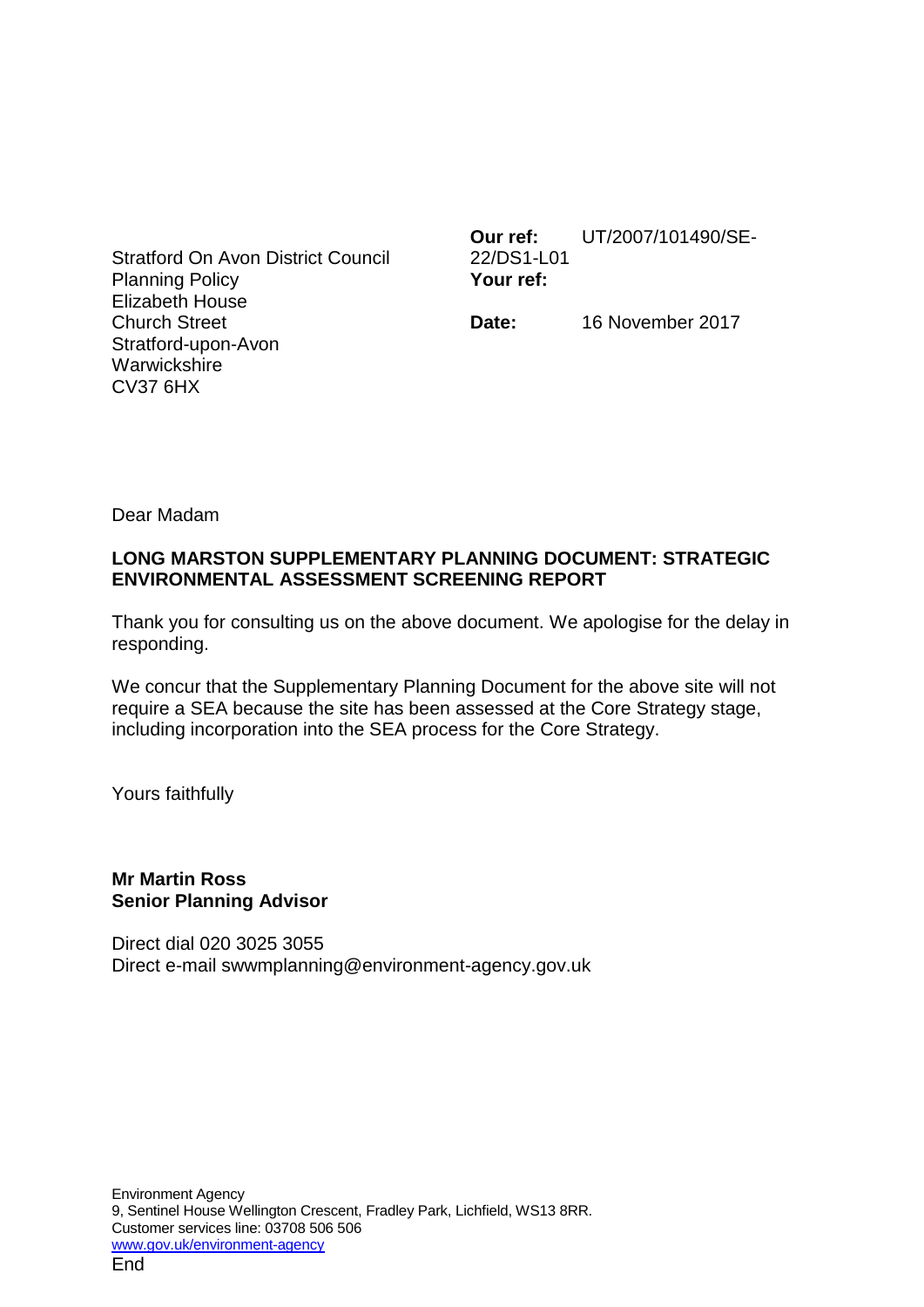**From:** Torkildsen, Rohan [mailto:Rohan.Torkildsen@HistoricEngland.org.uk] **Sent:** 31 October 2017 15:29 **To:** Rosemary Williams **Subject:** Consultation of SEA screening opinions

Dear Rosemary,

thank you for consulting Historic England on these two Screening Opinions (Long Marston/Canal Quarter). I can confirm that after having considered both reports we have no reason to challenge their conclusions.

Sincere regards

Rohan Torkildsen BaHons DipUD MRTPI Historic Environment Planning Adviser South West/West Midlands Planning Group Historic England Direct Dial: 0117 975 0679 (X 2279)/0121 625 6840. Mobile: 0791 705 0513 www.historicengland.org.uk



We help people understand, enjoy and value the historic environment, and protect it for the future. Historic England is a public body, and we champion everyone's heritage, across England. Follow us: Facebook | Twitter | Instagram Sign up to our newsletter

Help us create a list of the 100 places which tell England's remarkable story and its impact on the world. A History of England in 100 Places sponsored by Ecclesiastical.

This e-mail (and any attachments) is confidential and may contain personal views which are not the views of Historic England unless specifically stated. If you have received it in error, please delete it from your system and notify the sender immediately. Do not use, copy or disclose the information in any way nor act in reliance on it. Any information sent to Historic England may become publicly available.